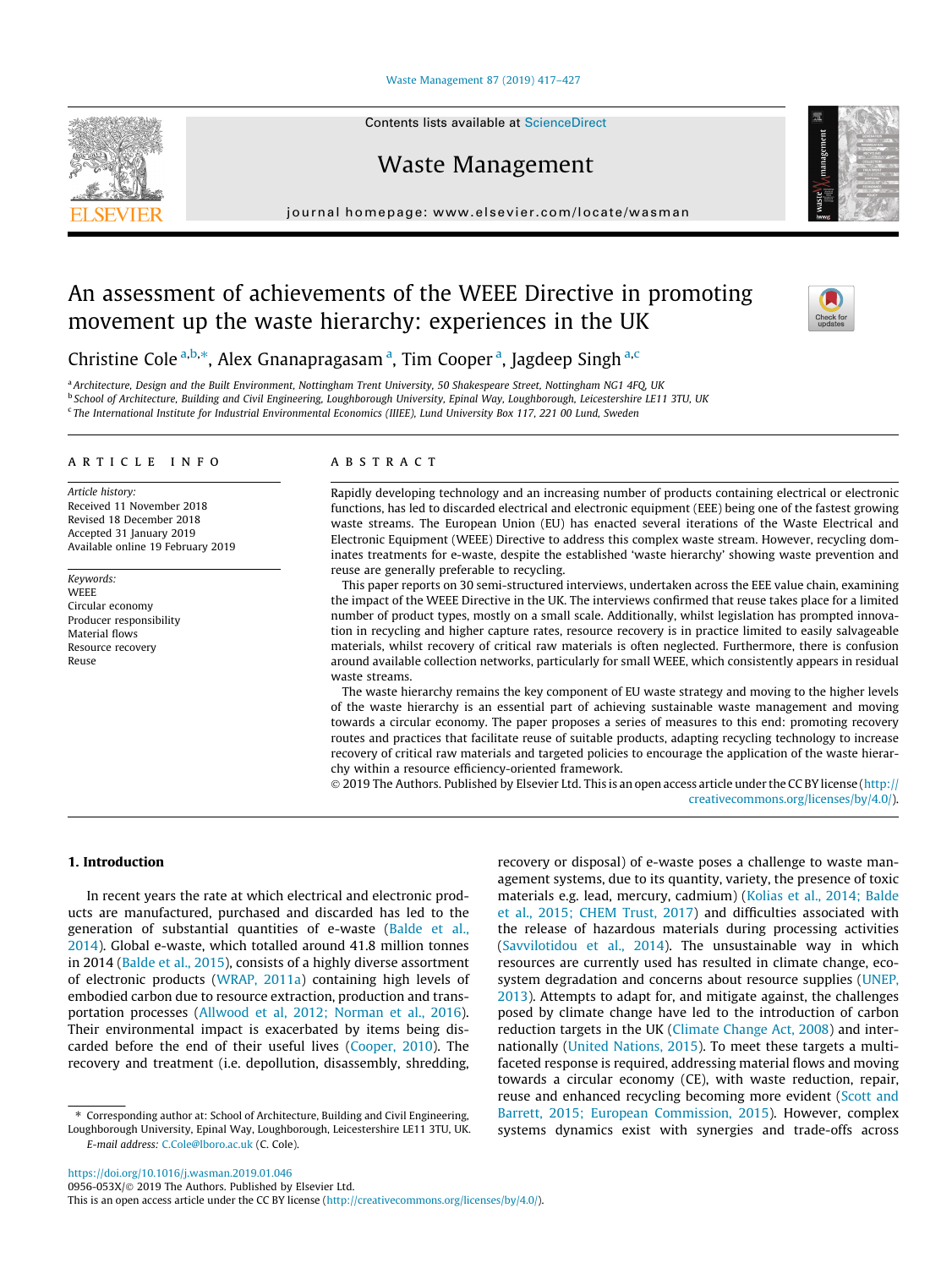domains and an awareness is necessary that changes to carbon emissions in one part of the system may have an adverse impact elsewhere [\(Iacovidou et al., 2017a; Millward-Hopkins et al., 2018\)](#page-9-0).

Moving towards a true implementation of a CE requires expanding beyond conventional methods of assessing and estimating ''value". One should adequately address this creation and dissipation of a ''systemic and multidimensional value" spanning social, environmental, economic and technical domains and this cannot be ''collapsed" on to a single parameter. In order to do this, existing LCA, LCSA, CBA models cannot be relied on; it would require frameworks and toolkits that have the potential to address systemic challenges in a transparent, dynamic and multi-domain aspect ([Iacovidou et al., 2017a; Millward-Hopkins et al., 2018\)](#page-9-0).

However, the recovery and treatment of e-waste offers a secondary source of valuable metals such as aluminium, gold and copper and other critical raw materials (CRMs) ([WRAP, 2011a, 2011b;](#page-10-0) [EIP, 2016](#page-10-0)), which could mitigate the environmental impacts of global demand for electrical and electronic equipment (EEE) by reducing the necessity for primary resource extraction (i.e. mining) ([European Commission, 2009\)](#page-9-0).

The European Union introduced legislation in 2002 in the form of the WEEE Directive in 2002 (2002/96/EC) and refreshed, or recast, this a decade later (2012/19/EU). The WEEE legislation offered the potential to improve waste collection and recycling infrastructure and drive environmental benefits in terms of resource efficiency and reduced carbon emissions. However, the extent to which expected outcomes have materialised since the introduction of the Directive is contested [\(Mayers et al., 2011\)](#page-10-0).

The aim of the research reported in this paper was to critically evaluate current practices, challenges and implications for e-waste in order to assess the effectiveness of the WEEE Directive in the UK. The paper investigates expert opinion on current end-of-life recovery and treatment of WEEE, drawing upon empirical data from 30 semi-structured interviews with stakeholders across the electrical and electronic equipment value chain [\(Gereffi et al., 2005](#page-9-0)) (defined here as the network relating to any part of the life cycle of EEE, from conception to final disposal).

The paper broadens discussion on WEEE legislation beyond a narrow focus on recycling by framing it within the context of a CE approach where materials and products are recovered and reused, to keep resources in use for as long as possible ([Stahel,](#page-10-0) [2016\)](#page-10-0). Empirical evidence from the expert interviews clarifies previous discussion, substantiates arguments and enables firm recommendations aimed at reducing the environmental impact of ewaste by enhancing product recovery and targeting higher levels of the waste hierarchy. Insights gained from evaluating the impact of the WEEE Directive may thus provide an indication of the future efficacy of similar legislation worldwide, with ramifications for design and production of EEE globally through future strategy recommendations.

## 2. An overview of European Union legislation

Resource use is increasingly referenced in regard to the CE, described as one ''that is restorative by design, and which aims to keep products, components and materials at their highest utility and value" [\(Webster, 2017\)](#page-10-0). The CE model is promoted by many governments, notably China and Japan ([Haas et al., 2015](#page-9-0)), as well as international organizations (e.g. [European Commission, 2015](#page-9-0)).

The EU Circular Economy Package employs a systemic approach to waste reduction, and proposes to address the reparability, upgradability, durability and recyclability of products [\(European](#page-9-0) [Commission, 2015\)](#page-9-0). These approaches represent strategies to address sustainable resource use by acting at the top of the waste hierarchy (Fig. 1), a five-point approach to waste management



Fig. 1. The waste hierarchy ([European Union, 2008](#page-9-0)).

which has become widely accepted, though is not without critics (e.g. [Gharfalkar et al., 2015; Van Ewijk and Stegemann, 2016\)](#page-9-0). The waste hierarchy is particularly relevant for e-waste due to the vast quantities involved, levels of embodied carbon [\(WRAP,](#page-10-0) [2011b](#page-10-0)) and valuable and scarce materials they contain ([Binnemans et al., 2013; EIP, 2016](#page-9-0)).

#### 2.1. Legislative management of WEEE

Most contemporary UK legislation addressing control and management of WEEE originated in the European Union (EU), and has evolved significantly since the 1970s, when the Waste Framework Directive (75/442/EEC) first introduced the definition of waste, the waste hierarchy, and strategies aimed at preventing the detrimental impacts of waste on human health and the environment.

A variety of approaches to tackle e-waste have been adopted due to the highly toxic materials it contains [\(Oguchi et al., 2013\)](#page-10-0). For example, the Basel Convention ([UNEP, 1989\)](#page-10-0), a global treaty, implemented by EU member states in 1992 to control and reduce transboundary movements of hazardous waste and restrict hazardous practices when treating WEEE ([Kummer, 1992](#page-10-0)). This has been a particular problem in developing countries where regulation, enforcement and environmental awareness may be limited ([Ongondo et al., 2011\)](#page-10-0).

The end-of-life impact of EEE is influenced by initial design, materials content, user behaviour and disposal routes [\(Calcott](#page-9-0) [and Walls, 2005\)](#page-9-0). Recognising this, the original WEEE Directive (2002/95/EC), provided a regulatory framework for separate collection and treatment of electrical and electronic equipment [\(Turner](#page-10-0) [and Callaghan, 2007\)](#page-10-0). The Directive covers a diverse range of operations, such as collection, storage, transportation, disassembly and recovery of materials or components, to mitigate against possible environmental and health risks caused by incorrect treatment and minimise environmental impact of e-waste ([Ongondo et al.,](#page-10-0) [2011; Salhofer et al., 2016\)](#page-10-0).

The recast WEEE Directive (2012/19/EU) provides a legislative tool with the potential to further increase reuse and recycling of WEEE, recover secondary raw materials, enhance resource efficiency and contribute to the CE. The recast Directive also widened the scope of the previous version, enabling products new to market to be covered ([Salhofer et al., 2016](#page-10-0)). However, some products with electronic functions are still not addressed, for instance the rapidly developing e-textile sector [\(Köhler et al., 2011; McLaren et al.,](#page-10-0) [2017\)](#page-10-0).

## 2.2. Levels of the waste hierarchy

E-waste is a complex, heterogeneous waste stream, comprising products manufactured from many different components and materials, with special end-of-life requirements ([WRAP, 2011a,](#page-10-0)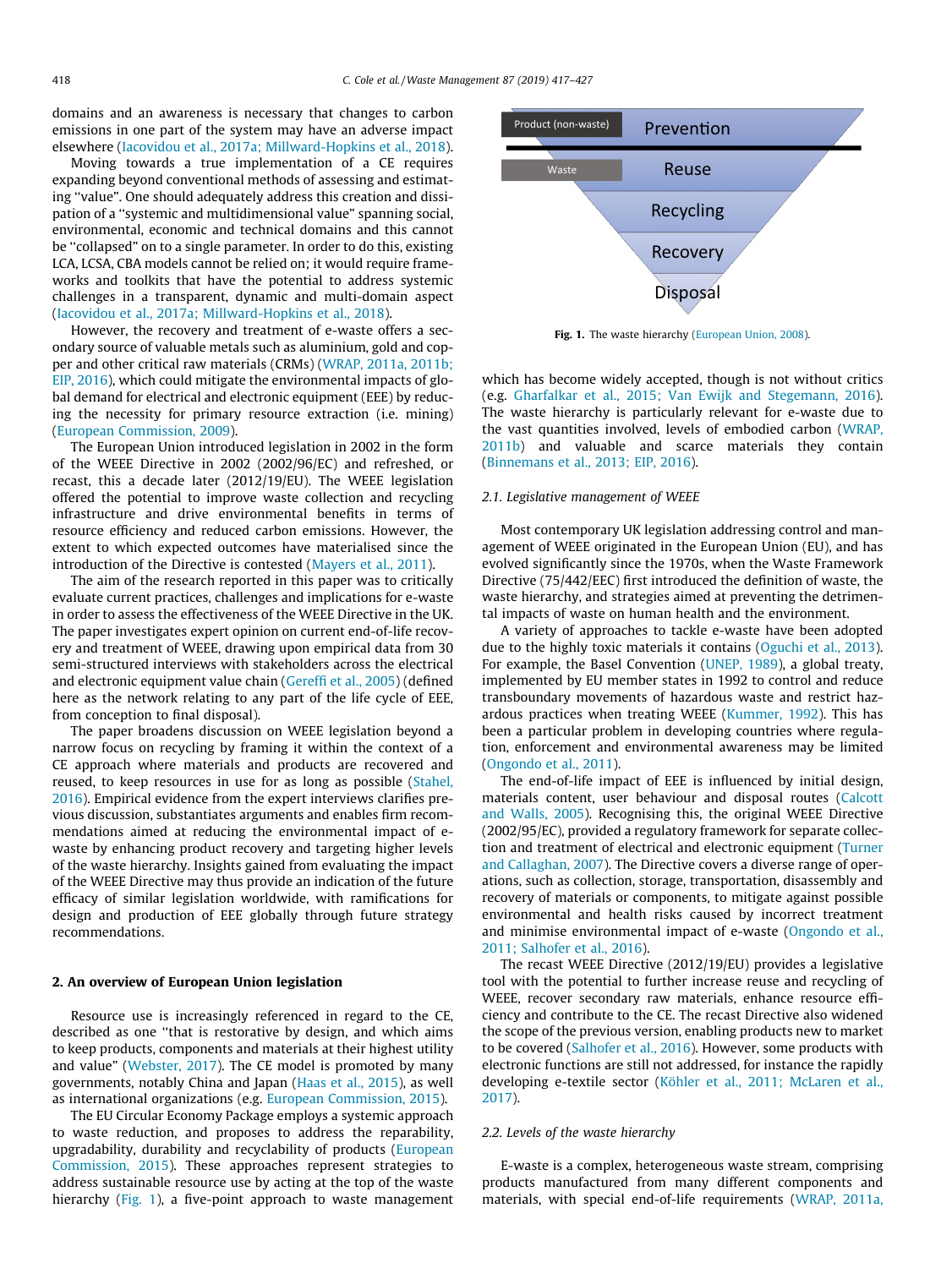[2011b](#page-10-0)). Furthermore, many common-place items contain toxic materials requiring specialist recovery processes [\(Kolias et al.,](#page-10-0) [2014\)](#page-10-0). Handling and treating e-waste is further complicated by the way e-waste is dispersed amongst consumers and business users and the diverse range of collection methods ([WRAP, 2011b,](#page-10-0) [2011c, 2012\)](#page-10-0). For individual consumers there are various options; municipal collection, in-store take-back and direct producer takeback ([Zero Waste Scotland, 2012; Sthiannopkao and Wong, 2013;](#page-10-0) [WRAP, 2017\)](#page-10-0), but the success of each of these vary depending on consumer behaviour, awareness and local conditions ([Cole et al.,](#page-9-0) [2014\)](#page-9-0). Although, current legislation aims for the management of such waste to move to the higher levels of the waste hierarchy, described earlier, in order to reduce environmental impacts ([Hauschild et al., 2004; Williams, 2015\)](#page-9-0) only a relatively small proportion of the products in the e-waste stream are reused [\(Ongondo](#page-10-0) [et al., 2011; Cole et al., 2017](#page-10-0)).

## 2.2.1. Reduce

The first principle of the waste hierarchy is to reduce. This has variously been taken to reduce the quantities of waste generated, or to reduce the addition of toxic and harmful substances through ecological design. However, it also encompasses consumer behaviour, with waste avoidance practices such as reusing items, repairing broken items and resisting purchases [\(Williams, 2015\)](#page-10-0).

#### 2.2.2. Reuse

Reuse offers significant benefits by reducing environmental impacts of WEEE through the extension of product lifetimes ([Cooper, 2010; Cole et al., 2017\)](#page-9-0), thus slowing the growth of ewaste ([WRAP, 2011d\)](#page-10-0). However, although second-hand markets exist for many types of EEE ([WRAP, 2011e; Gregson et al., 2013\)](#page-10-0), reuse does not form a major part of the legislative framework ([Cole et al., 2014\)](#page-9-0). Additionally, whilst items may still hold some value in a political, socio-cultural or institutional context ([Iacovidou et al., 2017b](#page-9-0)) there may be 'critical reuse ages', beyond which environmental benefits are debatable due to decreased efficiency of worn-out products [\(Millward-Hopkins et al., 2018\)](#page-10-0), and technological progress embodied in new items ([Devoldere et al.,](#page-9-0) [2009](#page-9-0)).

Many barriers to reuse exist ([Williams et al., 2012; WRAP,](#page-10-0) [2012\)](#page-10-0), including consumer reticence towards purchasing secondhand items [\(Bulkeley and Gregson, 2009\)](#page-9-0). Reconditioned and remanufactured products face similar barriers ([King et al., 2006\)](#page-10-0). Consequently, reuse is limited when discarded products need repair, or minor remedial work, particularly in the case of lower value items ([Alexander and Smaje, 2008; WRAP, 2012\)](#page-9-0). Crucially, the potential for extending a product's lifetime through reuse is lost once items are classed as 'waste' and receive less careful handling ([Zero Waste Scotland, 2015; Cole et al., 2016](#page-10-0)). In the absence of targets for reuse of whole appliances and a lack of clear emphasis on reuse in national implementation of European legislation, opportunities to promote reuse are being lost ([Furniture Reuse](#page-9-0) [Network, 2006; WRAP, 2011e; Rreuse, 2015\)](#page-9-0).

This is particularly unfortunate given that benefits of reuse go beyond environmental protection and waste reduction ([Castellani](#page-9-0) [et al., 2015](#page-9-0)). Promoting reuse provides low income households with access to more affordable items and creates social benefits through the provision of employment and training opportunities in third sector organisations ([Alexander and Smaje, 2008;](#page-9-0) [Williams et al., 2012; WRAP, 2011d; Cools and Oosterlynck, 2016\)](#page-9-0).

## 2.2.3. Recycling

The introduction of legislation requiring separate treatment of e-waste led to improvements in recycling infrastructure ([Dalrymple et al., 2007\)](#page-9-0). Recycling targets in the WEEE Directive drove innovation to develop separation technologies and establish

markets for materials salvaged through separation processes ([Ongondo et al., 2011\)](#page-10-0). Recycling is now accepted by the EEE sector as the standard method for processing e-waste products ([Robinson,](#page-10-0) [2009; Ongondo et al., 2011\)](#page-10-0). Recycling is a low-cost solution enabling compliance with environmental regulations ([Watson](#page-10-0) [and Crowhurst, 2007; Li et al., 2013\)](#page-10-0) and it is not without its critics. Most recycling processors utilise destructive shredding technologies that recover a limited number of metals (e.g. steel and aluminium) and plastics [\(Dalrymple et al., 2007](#page-9-0)) at a fraction of their potential value ([Lambert and Gupta, 2004; Zuidwijk and](#page-10-0) [Krikke, 2008, Green Alliance, 2015](#page-10-0)) and benefits of recycling when accounting for the GHG emissions involved in reprocessing have been questioned ([Iacovidou et al., 2017b](#page-9-0)). The process could be improved by the formation of product-specific recycling systems to ensure higher quality recovered materials [\(Cucchiella et al.,](#page-9-0) [2015](#page-9-0)).

#### 3. Methodology

This paper seeks to present empirical evidence to clarify previous discussion on the sustainability of end-of-life electrical and electronic equipment, utilising a critical interpretive synthesis method ([Dixon-Woods et al., 2006](#page-9-0)) and a series of thirty semistructured interviews (Fig. 2). This section provides an overview of the methodological approach used.

# 3.1. Critical interpretive synthesis

Critical interpretive synthesis [\(Dixon-Woods et al., 2006\)](#page-9-0), an approach to the synthesis of multidisciplinary and multi-method evidence, was utilised to analyse the literature, guide sampling strategy and frame interview questions. This approach allows research questions to be refined iteratively and to search and select literature to enable scientific enquiry across disciplinary boundaries [\(Seale et al., 2004](#page-10-0)).

The literature exploring challenges faced with end-of-life management of EEE, including collection, reuse and recycling was studied and analysed, including academic papers, industry and non-government organisations' reports, and EU and UK legislation.



Fig. 2. Overview of the methodology.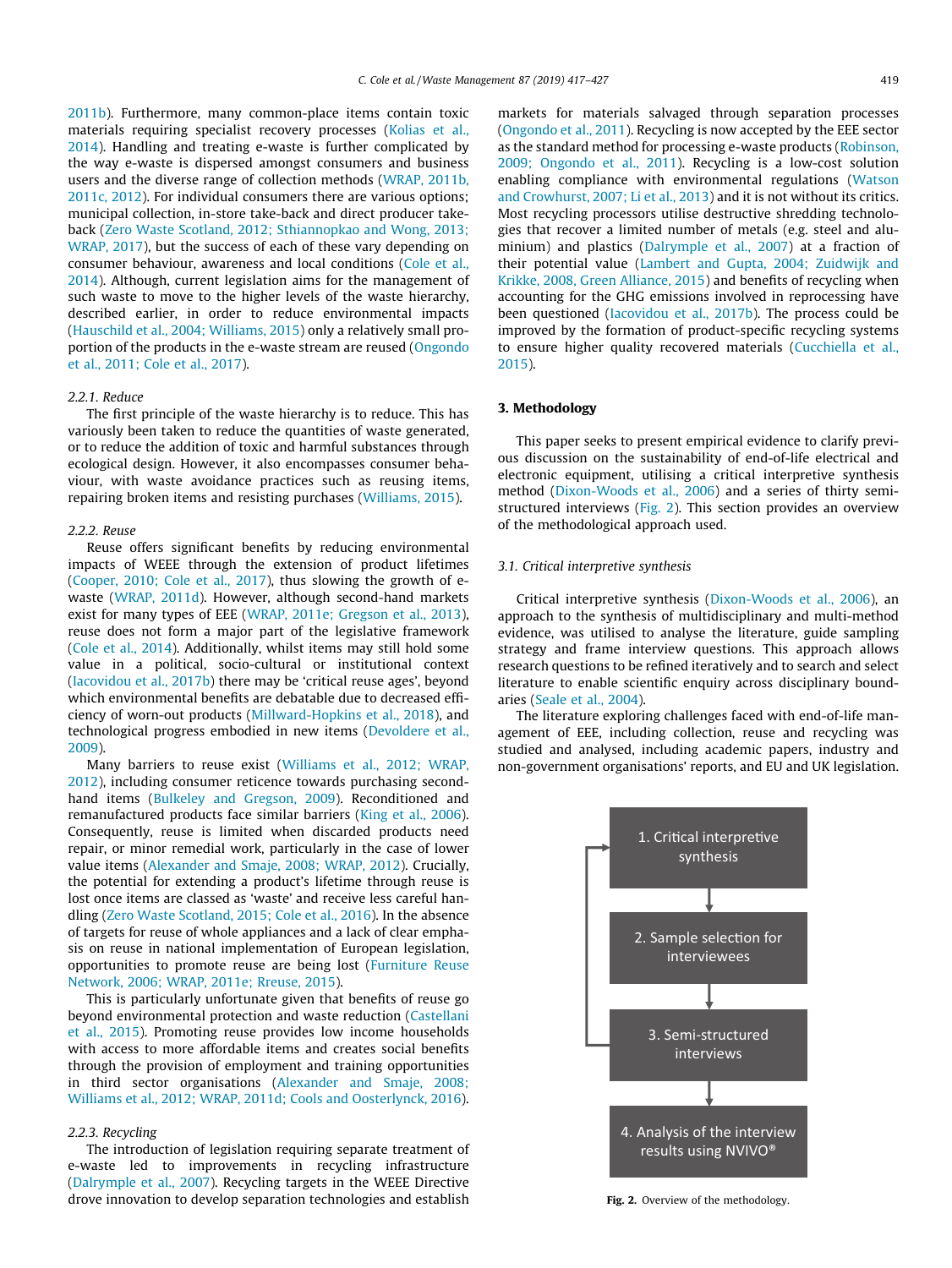Responsibilities, interests, key themes and challenges were identified in order to obtain the evidence and opinions necessary to enable a thorough investigation across the sector.

## 3.2. Sample selection

A purposive sampling strategy was used to recruit interview participants ([Shenton, 2004; Palinkas et al., 2015\)](#page-10-0). Known professionals in the sector were approached. In addition, a convenience sample composed of key informants identified by participants of the purposive sample, was used [\(Kelley et al., 2003](#page-10-0)).

Efforts were made to obtain a diverse sample of stakeholders across the EEE value chain, defined here as groups or individuals affected by, or who can affect, the recovery and treatment of WEEE (Table 1), with each interviewee holding a high-level position within their organisation. Interviewees were selected to offer different perspectives, operational experiences, campaigning strategies, motivations and principal challenges.

Initial contact, either by email or telephone, allowed the researcher to explain the study and extend an invitation to take part in the interviews.

## 3.3. Data collection

Thirty semi-structured, face-to-face interviews were undertaken. The interviews were designed to enable interviewees to shape their contribution and lead the debate towards topics central to their particular area within the life cycle of products ([Fig. 3](#page-4-0)). This ensured different observations from each interviewee [\(Galletta,](#page-9-0) [2001; Bryman, 2012\)](#page-9-0), with discussion allowed to become more fluid than a structured interview ([Bryman, 2012\)](#page-9-0), providing greater insights into the interviewee's perspectives. Interviewees are not personally identified, this enabled interviewees to speak openly and truthfully without fear of identification. At no time did any

#### Table 1

Type of organisation represented in the interviews.

| Interview reference | Type of organisation represented |
|---------------------|----------------------------------|
| 001                 | Lobby group, Brussels            |
| 002                 | Government spokesperson          |
| 003                 | Compliance scheme                |
| 004                 | Reuse Network                    |
| 005                 | Asset recovery business          |
| 006                 | National charity                 |
| 007                 | Compliance scheme                |
| 008                 | Lobby group, Brussels            |
| 009                 | Reuse and recycling company      |
| 010                 | Local government                 |
| 011                 | Waste management company         |
| 012                 | Reuse company                    |
| 013                 | Compliance scheme                |
| 014                 | Retailer                         |
| 015                 | Government delivery body         |
| 016                 | Think tank. UK                   |
| 017                 | Asset recovery business          |
| 018                 | Academic                         |
| 019                 | Charity retail association       |
| 020                 | Academic                         |
| 021                 | WEEE processor                   |
| 022                 | Reuse retailer                   |
| 023                 | Manufacturer                     |
| 024                 | Government delivery body         |
| 025                 | Local government                 |
| 026                 | Government spokesperson          |
| 027                 | Logistics company                |
| 028                 | Compliance scheme                |
| 029                 | Repair charity, UK               |
| 030                 | Repair campaigner, International |

interviewee refuse to answer individual questions. Each interview lasted approximately an hour.

A formal set of initial questions prepared in advance was used for consistency and comparable responses, and to ensure the goals and objectives of the study were met. They were open-ended, providing the necessary flexibility to expose insights that had not been anticipated [\(DiCicco-Bloom and Crabtree, 2006\)](#page-9-0), and followed up with further questions where appropriate. The interviews were conducted by the same researcher, minimising any effects of different personal interviewing styles ([Irvine et al., 2013](#page-9-0)).

## 3.4. Analysis of interviews

Interviews were audio-recorded and transcribed. Data analysis ran concurrently with data collection, enabling earlier interviews to inform the recruitment of later interviewees ([Galletta, 2001\)](#page-9-0). Transcripts were coded using NVivo© qualitative analysis software package, a computer-assisted qualitative data analysis (CAQDAS) tool. NVivo© is suitable for coding, analysing and interrogating large volumes of text-based data [\(Silver and Lewins, 2014\)](#page-10-0).

The data analysis process utilised [Yin's \(2009\)](#page-10-0) general analytical framework. It involved open-coding, generating codes at different levels of theoretical complexity (from simple descriptions to conceptual categories) and constant comparison between and within codes to ensure good 'fit' with the data. It also required a process of (re)grouping codes within broader and more theoretically relevant meta-codes, identifying common themes, and establishing complementary and contradictory areas ([Silver and Lewins,](#page-10-0) [2014; Silverman, 2015\)](#page-10-0). This process continued until theoretical saturation was reached and no further new codes, themes or insights were generated.

## 4. Results and discussion

This section reports on empirical data collected during the semi-structured interviews. The interviews explored issues around collection and treatment of e-waste and the current legislative framework, including the WEEE Directive and its effectiveness. The discussion went beyond a narrow focus on collection and recycling to a CE, system-wide approach that builds on the waste hierarchy, addressing global material flows, through waste reduction, improving product durability and extending product lifetimes through increasing instances of reuse. These topics are discussed below; each is supplemented with quotes from interviewees relating to the issue being discussed.

## 4.1. Successes of the WEEE Directive

The research revealed that in some respects the WEEE Directive has been a success. This includes implementing separate collection for e-waste and providing recycling facilities.

## 4.1.1. Infrastructure, collection and treatment

Whilst the overarching European legislation, the revised Waste Framework Directive (2008/98/EC), proposes that waste is managed in accordance with the waste hierarchy, the WEEE Directive does little to encourage waste prevention and reuse. Current UK infrastructure for WEEE processing concentrating on recovery and recycling ([WRAP, 2011c\)](#page-10-0). The majority of interviewees felt current municipal collection systems for e-waste were to blame, with staff damaging many products and doing little to protect any reuse potential those items may have had.

''Our systems are set up for waste. We're very good at collecting waste ... not necessarily good at collecting products and keeping them as products" [011, waste management company].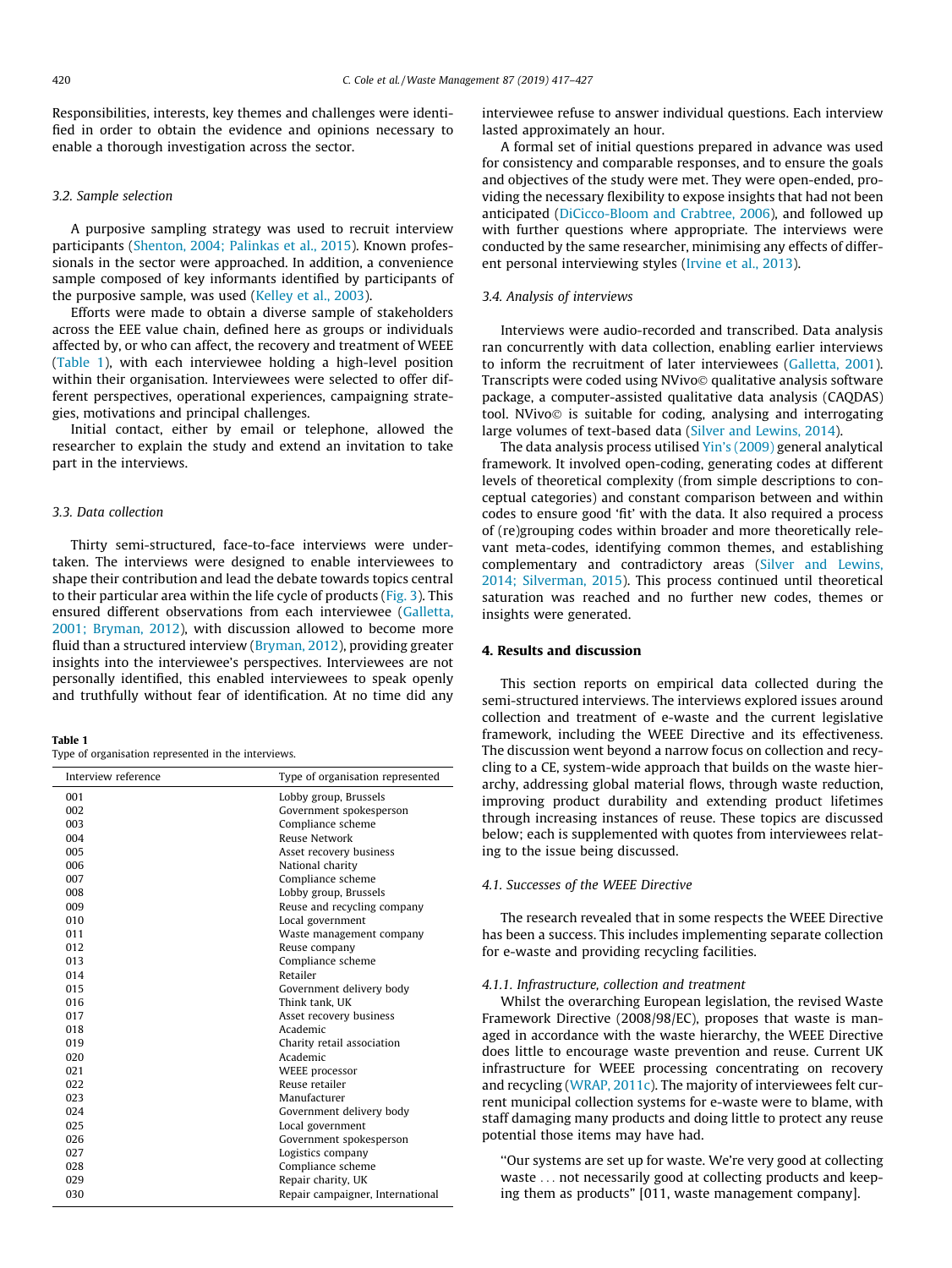<span id="page-4-0"></span>

Fig. 3. Distribution of interviewees across the EEE value chain.

Conversely, some interviewees saw successes in the current system and questioned what the alternatives would be. A compliance scheme operator thought the WEEE Directive was working well, setting in place separate collection and treatment structures and removing WEEE from residual waste streams. He alluded to problems that might occur without the Directive:

''If the WEEE legislation wasn't there, what would happen? ... the WEEE system is a great success" [007, compliance scheme].

This acknowledges the role the Directive plays in ensuring large quantities of WEEE are collected and processed safely. One interviewee explained the rationale for using local government sites as WEEE collection points, stating: ''This was an easy quick fix ... these sites already existed and all that had to be done was for a space to be provided (to enable storage of WEEE)" [011, waste management company]. However, whilst convenient for consumers and economical to set up, once items are delivered to such sites as waste they quickly lose any reuse potential, with options for maintaining items in useable condition compromised. Additionally, the onward transport for treatment organised by local authorities and funded through compliance schemes financed by producers (to meet their legislative obligations) had its critics. One interviewee spoke about how producers influence environmental issues through financing collections through compliance schemes in this way:

''(We have) producer-driven compliance schemes which are heavy lobbyists (with) the backing of big international businesses" [013, compliance scheme].

This interviewee suggested that producers think environmental requirements reduce profit margins and a strong reuse market would impact on sales of new items. He argued: ''they (compliance schemes) are run by producers of electricals; they want to sell more electrical goods". He suggested that, in order to protect future sales, some producers discourage compliance schemes from promoting reuse. He continued: ''a number of the large producer-led compliance schemes demand 100% recycling, no reuse" [013, compliance scheme]. This suggests that new sales are the primary interest for many producers, with minimum compliance with legislation taking preference over environmental interests.

The influence that compliance schemes exert over treatment options for e-waste was also alluded to by an interviewee from a local authority (LA) advisory body, who suggested that local authorities no longer have a strong influence over the treatment of WEEE because compliance schemes (and therefore producers) have such power over the collection and management. She even suggested that WEEE collection and processing was no longer considered to be their problem:

''The way WEEE legislation has been implemented in the UK, and producer responsibility - in effect local authorities do not see it (WEEE collection) as their problem anymore" [011, waste management company].

Compliance schemes perform a recovery function for producers to meet collection targets for WEEE set by the UK Government through Defra. Exploring recovery targets and collection structures in the interviews led to suggestions of alternative ways in which collection systems could have been established. For example, the recovery rate for small items of EEE is relatively low, such items often appear in residual waste because ''if it fits in a bin, it will go in a bin." [017, asset recovery business]. One interviewee suggested an alternative route for smaller items:

''Everyone who sells small WEEE should do take-back ... because a lot of small WEEE is bought on a like-for-like basis" [020, academic].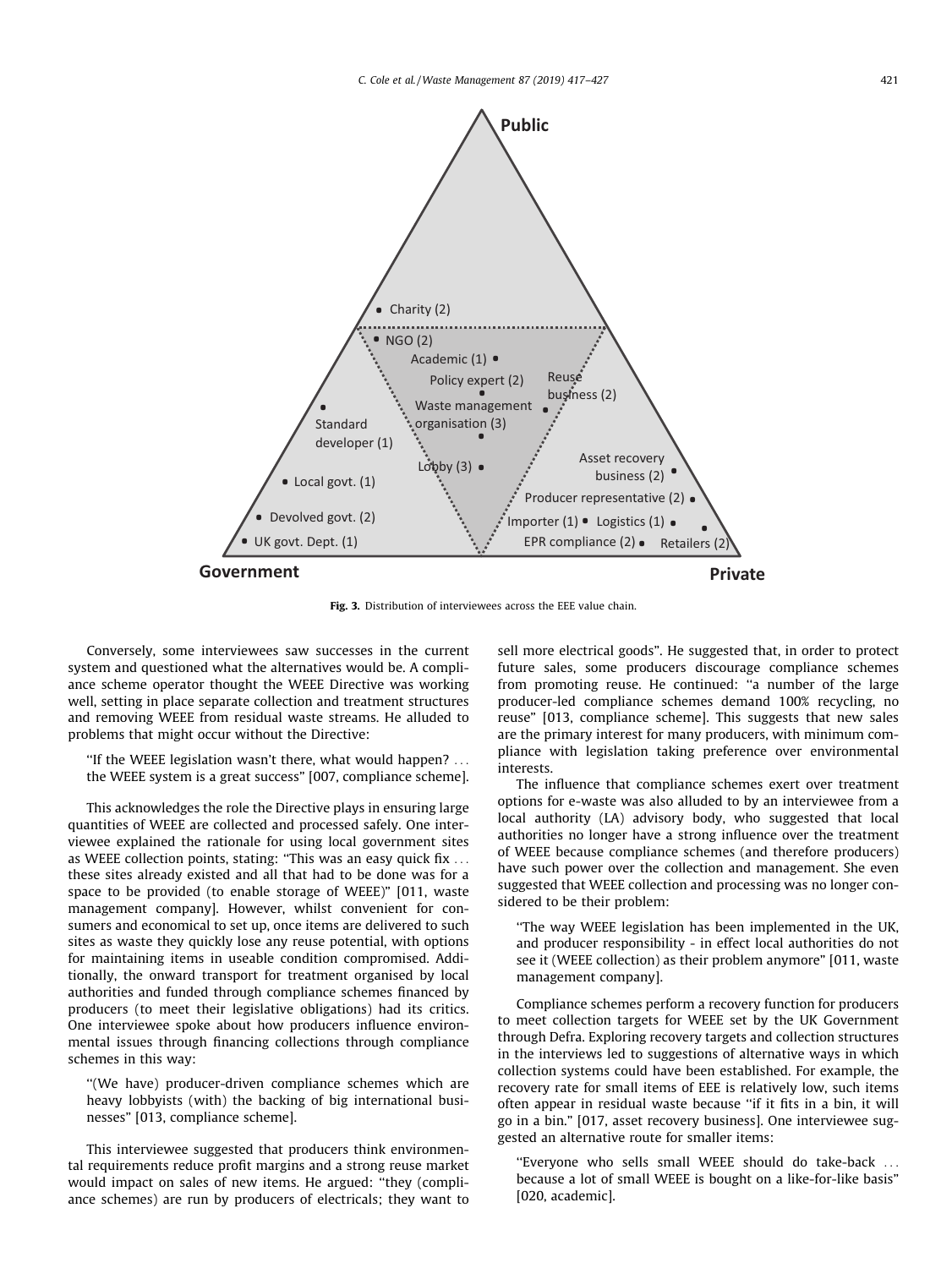Such a system, exchanging old items for new purchases, has potential to recover more of the small electrical items that are currently disposed of through residual waste collections. Facilitating appropriate collection, perhaps by routing discarded goods through retail outlets to the reuse sector, is one way to drive ewaste up the waste hierarchy. Legislation, innovation and economic measures should encourage a focus on recovery systems enabling the reuse of more products and the recovery of more materials through improved recycling processes.

Legislation, innovation and economic drivers should be further used to encourage improved collections and infrastructure in order to enable the recovery and reuse of more products and the recycling of more material: ''it (environmental practices with end-of-life WEEE) hasn't developed, it needs a further step now" [022, reuse retailer]. Appropriate disposal options and segregated collection schemes are lacking in some regions in the UK. That said, consumer interest in the environmental impacts of EEE is limited:

''Customers are only interested in functionality ... they are not interested in its eco-credentials or making decisions about the treatment of end-of-life of products" [005, asset recovery business].

There is evidently still a need to educate consumers on the environmental impacts of e-waste and to raise awareness about reuse and different recovery options. Low levels of participation can undermine the success of collection systems.

## 4.1.2. The dominance of recycling

E-waste is mostly processed through recycling in the UK ([WRAP, 2011c](#page-10-0)), with resource recovery currently concentrating on salvaging easily recovered materials through shredding technologies ([WRAP, 2011b](#page-10-0)). Many stakeholders interviewed expressed the opinion that recycling was currently happening regardless of other options in the waste hierarchy, blaming this on the legislative framework. For example, one stated:

''everyone agrees that recycling is encouraged at the expense of reuse; it (the WEEE Directive) encourages recycling at the cost of pretty much everything else ... other than disposal" [020, academic].

Supporting this, others spoke of the WEEE Directive being ''just about recycling" [020, academic] and argued that it ''seems to pretty much incentivise recycling and doesn't incentivise reuse enough, so the whole system works against reuse" [002, government spokesperson]. Overall interviewees confirmed the current system focusses on recycling, disregarding other levels of the waste hierarchy, particularly opportunities to extend product lifetimes through repair and reuse.

When probed as to why recycling is so dominant, interviewees referred to collection systems using LA waste collection networks. Collection for recycling or other waste treatment (i.e. incineration or landfill) requires less effort than collecting for reuse. One interviewee said

''for recycling you can process them [items] on a larger scale, so it is clearly favouring recycling" [004, reuse network].

A further interviewee explained there are higher collection costs associated with handling goods carefully to ensure they retain reuse potential, but sought to justify mass collection for recycling, citing environmental benefits: ''we can maximise payloads in collection vehicles, giving a lower carbon footprint per tonne of material moved (for recycling)" [003, compliance scheme].

Recycling may have a lower environmental impact than reuse when items are transported long distances, or in small quantities. Whether the WEEE Directive addressed environmental impacts appropriately was questioned by one interviewee, who asserted that it is ''about finance and collection schemes" [004, reuse network]. Another suggested that, by joining compliance schemes, producers escape their environmental obligations, stating that ''the conundrum with the WEEE system is that the producer's prime interest is in keeping costs low" [003, compliance scheme]. Reusable items enter waste collection systems for recycling, regardless of their condition, because this is cheaper. It was suggested some producers view compliance scheme membership fees as an alternative to taking action to reduce the environmental impact of EEE: ''producers pay lip service to reuse and waste prevention; they pay in; they look on it (compliance fees) as similar to carbon credits" [015, government delivery body].

In justifying recycling's central role in e-waste treatment, several interviewees argued that recycling is better than other alternatives, notably landfill or illegal export. One said: ''It was originally designed in such a way to do that (encourage recycling) rather than disposal" [015, government delivery body], whilst an interviewee from an e-waste processor, whose company developed a plant to treat e-waste safely and capture easily recoverable materials stated:

''The WEEE Directive is there for the right reasons .... We structured the Company around the Directive ... We try and recycle as much as possible, and that's (because of) the WEEE Directive" [023, manufacturer].

The existing infrastructure and current e-waste collection processes lock companies into solutions that favour recycling. A WEEE recycling processor explained:

''We shred almost everything. We treat hazardous products separately (TVs and fridges) but the rest are shredded, after we remove some components (circuit boards and motors) for resale" [021, WEEE processor].

Innovation has concentrated on recovery and shredding technologies. Therefore, current processes typically treat large quantities of e-waste quickly, taking no account of the presence of CRMs contained in small amounts in most WEEE ([WRAP, 2011b,](#page-10-0) [2011c\)](#page-10-0), which are reduced to fine dust during shredding processes and are therefore mostly not recovered. Whilst the recovery of CRMs will become more urgent as they become scarcer, current processes face the dilemma of balancing environmental benefits against the financial costs associated with difficult recovery processes [\(Savvilotidou et al., 2015\)](#page-10-0). The urgency with which material recovery from WEEE needs to be addressed has been recognised at national and international levels ([Singh et al., 2014\)](#page-10-0), with access to raw materials and their circular use a growing concern in the EU ([Blengini et al., 2017\)](#page-9-0). Recycling could address security of supply of many CRMs, with the recovery of materials from recycling WEEE assumed to be a more secure source than other primary supply sources (e.g. mining).

In summary, the interviews confirmed that more could be done to encourage the reuse of goods and to recover more materials from recycled WEEE by utilising processes other than shredding. WEEE legislation only covers products once they have been discarded and are classed as 'waste'. Extension of this legislation into the period before products are discarded could contribute to longer lasting products by encouraging reuse

# 4.2. Challenges faced by the WEEE Directive in operationalising the waste hierarchy

Despite being higher in the waste hierarchy and delivering social, economic and environmental benefits [\(CIWM, 2016\)](#page-9-0), the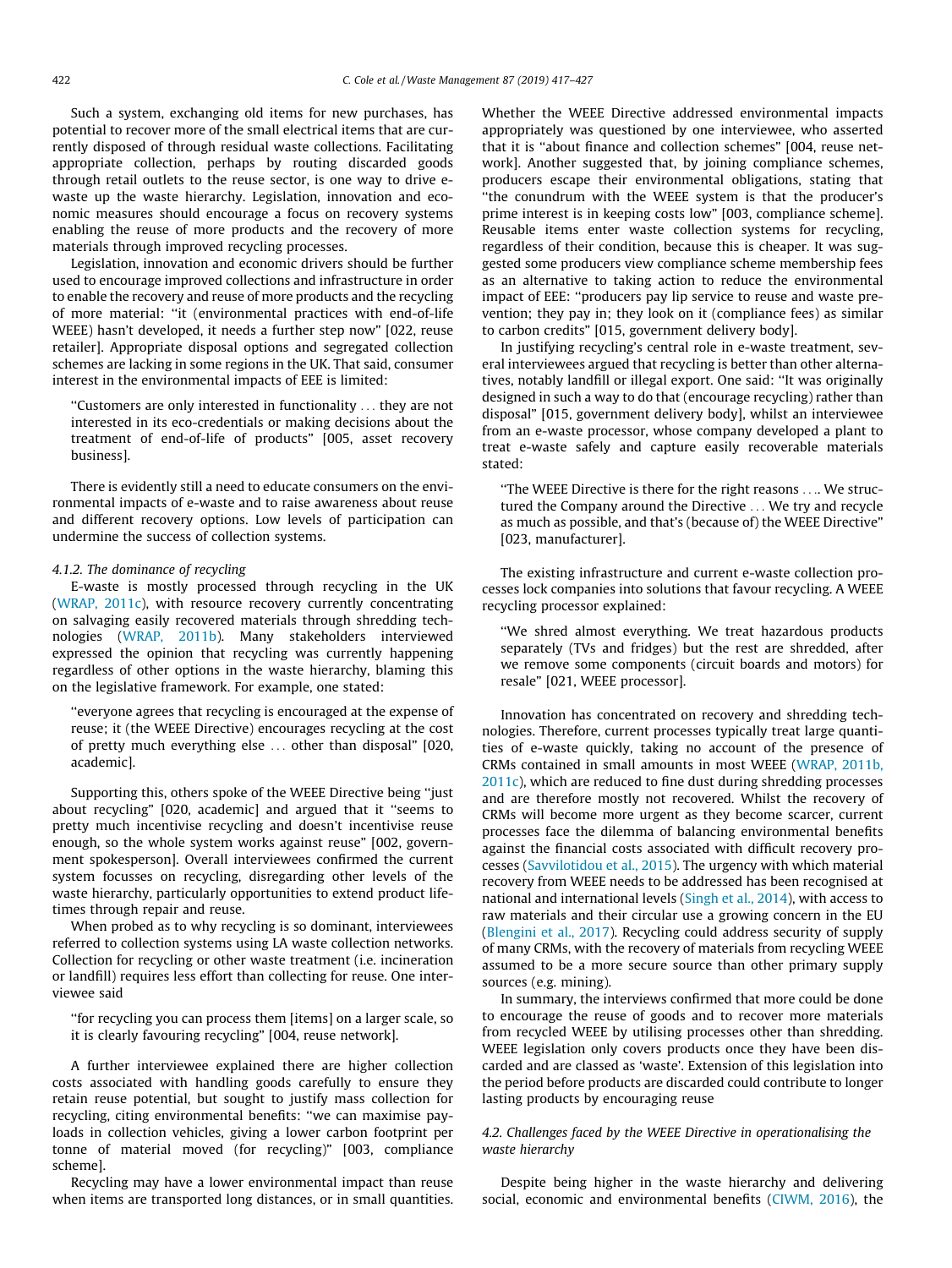extent of reuse of EEE is far more limited than recycling ([Truttmann and Rechberger, 2006](#page-10-0)).

#### 4.2.1. Barriers to reuse

Two major barriers to reuse are the additional costs associated with collection and reconditioning for reuse (possibly involving repair, testing and cleaning) and the lack of easy access to reusable discarded products. The perception that reuse is too often neglected was a strong theme in the interviews, although concerns from two competing compliance scheme operators such as ''I don't think the WEEE Directive does anything on reuse" [013compliance scheme] and ''I think we are doing less well on reuse" [007, compliance scheme] contrasted with a view among other interviewees that the reuse sector has changed since the introduction of the WEEE Directive.

There was agreement that once goods are labelled as 'waste' they tend to be regarded as suited only to landfill or incineration, offering little opportunity for reuse. Despite this, some organisations operate successful recovery, repair and reuse businesses ([Cole et al., 2017](#page-9-0)), sourcing goods for sale from the waste stream and one interviewee considered that ''allowing (the) reuse sector access to waste streams for reuse was a big change and a move in the right direction" [008, lobby group, Brussels]. However, there are still concerns about additional costs, with one compliance scheme operators stating:

''Handling products carefully for reuse would be a far greater cost and producers would have a much higher bill" [003, compliance scheme].

In contrast, a competitor's view to facilitating reuse differed, albeit limited to items that are economically viable to recover and reuse:

''I've helped to recover white goods for reuse because they are the easiest to recover and probably the easiest to reuse" [015, government delivery body].

Reuse varies across product ranges: white goods have an active second-hand market, but other items are less economically attractive, particularly if there are additional costs associated with ensuring items are in safe working condition before reuse. Items for reuse need to be handled individually and transported carefully to retain their reuse potential. Any repairs may require specific skill sets, often beyond basic cleaning and Portable Appliance Testing (PAT) for safety. One interviewee suggested that this additional processing was the reason why, for some operators, recycling is more attractive than reuse:

''The WEEE Directive favours recycling over preparation for reuse because it is much more complicated to do preparation for reuse" [001, lobby group, Brussels].

Collecting and transporting for recycling was often considered easier and more cost-effective. The additional costs associated with careful handling and transportation [004, reuse network; 006, national charity]. As well as any cleaning and repairing, reduces the range of products that are economically viable for reuse. Processes to prepare items for reuse were thought by a LA advisory body [011, waste management company] to be a limiting factor.

Some organisations positively embrace reuse; despite the perceived additional costs involved. Interviewees from across the supply chain (importer, retailer, local government, charity network, furniture reuse network, reuse organisations, compliance scheme operators, logistics company and waste management company) all offered experiences of goods being processed for reuse through their organisations. This varied between direct reuse within their own organisations, passing items to other organisations, and

allowing third party organisations access to their waste streams to recover reusable items. One compliance scheme operator commented: ''I'm motivated to facilitate flexible organisations to access material (for reuse)" [015, government delivery body].

Numerous difficulties were highlighted including costs, handling, and monitoring progress, particularly how to calculate and record reuse:

''It (reuse) is the sensible and good thing to do, but how do you measure it?" [001, lobby group, Brussels] and also: ''Reuse happens informally between family, friends and colleagues and formally through online sales, car boot sales and charity shops. How do we count all that?" [008, lobby group, Brussels].

Such items are being reused before they enter the waste stream, therefore, the WEEE Directive does not apply. Providing a solution to the issue of monitoring progress, whilst challenging, would reveal the full extent of reuse.

Suggestions for increasing reuse included moving from waste management systems to resource recovery systems. Interviewees from a national reuse charity, furniture reuse organisation and reuse business, each suggested this could be achieved by utilising retailers' reverse logistics systems, which may be better suited to handling goods carefully:

''There's a whole supply chain that could've done reverse logistics differently"[011, waste management company].

The level of care taken when new goods are delivered needs to be replicated by people handling reusable goods in order to prevent damage.

Many issues regarding the waste hierarchy emerged throughout the interviews. These included a lack of clear focus on operationalising higher parts of the waste hierarchy, individual stakeholders' limited influence across the complete value chain, challenges to policy makers to ensure enforcement of Directives throughout the value chain, and disconnection between product design and end-of-life processes.

All interviewees claimed their organisations worked to align practices with the waste hierarchy. However, a LA waste officer, suggested the environmental aspect of waste reduction was not always the primary motivation:

''Companies focus on things that actually aren't important ... like zero waste to landfill ... but it's going to the incinerator! We're not dealing with the problem; we're just saying get rid of it somewhere else" [028, compliance scheme].

This interviewee explained that his authority supported the waste hierarchy, diverting waste from landfill to a cheaper disposal method. However, it still ''looks good on CSR (corporate social responsibility) statements" [028, compliance scheme]. Here, the authority's primary motive is financial rather than environmental.

Another interviewee suggested that actions were being taken at all levels of the waste hierarchy, although this was not always recognised:

''We (this compliance scheme) are doing recycling, recovery and appropriate treatment and that should be highlighted to producers and retailers" [015, government delivery body].

This shows conflicting opinions about the extent to which endof-life treatment meets environmental targets and works with the waste hierarchy. The higher levels of the waste hierarchy are neglected: recycling is the primary end-of-life process for electrical and electronic equipment despite waste prevention and reuse being higher in the hierarchy. One interviewee explained: ''It [the WEEE Directive] is a waste directive; it's about the environment, and therefore it's about recycling" [004, reuse network]. He further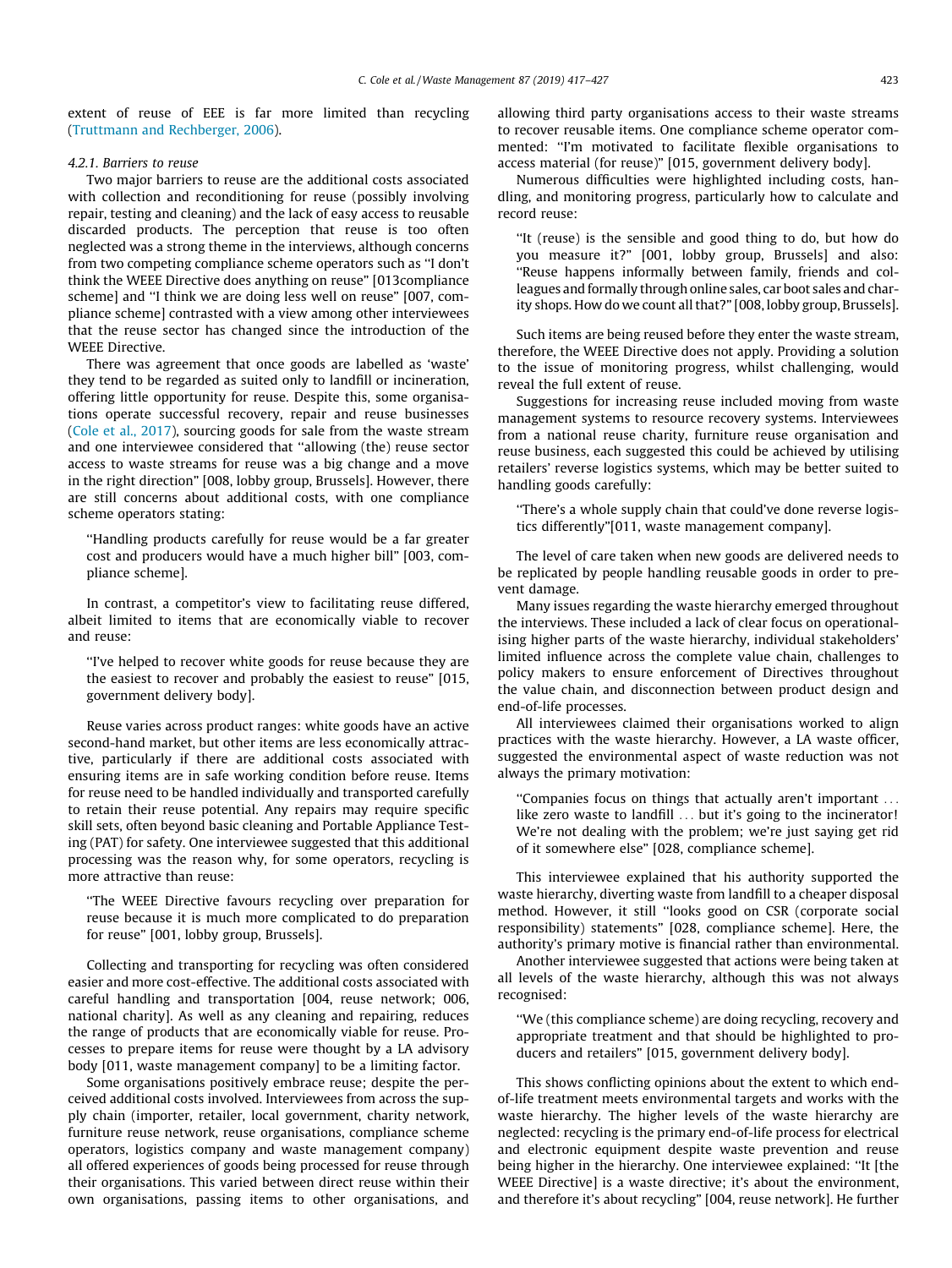argued: ''Reuse should be encouraged because environmentally it's better" and ''the waste hierarchy isn't really implemented ... they still recycle" [004, reuse network].

Through the interviews it became apparent that stakeholders believed their actions were aligned to the waste hierarchy, thus lessening the environmental impact of e-waste, even though they were not working at its higher levels. Some stakeholders felt they could only influence the treatment of e-waste at a certain level of the waste hierarchy. Interviewees from waste management companies, compliance schemes, reuse organisations, reuse charities and logistics companies felt they had more control over products at the lower levels (e.g. recycling and disposal) and that designers, guided by manufacturers and retailers, were better placed to influence higher level strategies (e.g. reducing waste, reusing resources, designing for sustainability, repair, reuse and recycling) (Fig. 4). This was supported by interviewees from the policy think tank, academia, the delivery body and government departments.

Ensuring that all stakeholders address the higher levels of the waste hierarchy is challenging for policy makers: ''the difficulty is how you legislate for it [the higher levels of waste hierarchy]" [015, government delivery body] and ''we could do more for reuse ... Maybe reuse wasn't thought of when the WEEE Directive came out" [007, compliance scheme]. This suggests an attitudinal change is necessary before collection and treatment processes supporting reuse are put in place.

Other issues emerging from the interviews included the perception of a disconnect between product design and end-of-life processes, leading to higher levels of the waste hierarchy being ignored. This emerged in many interviews from across the value chain (lobby group, standards developer, academics, LA advisory body, government delivery body, asset management company and logistics company), pointing to a ''lack of understanding of how product design is related to waste" [027, logistics company] or an ''asymmetry between approaches" [027, logistics company]. It was suggested that ''designers work on a product by product approach, with reasonable timescales, but waste management deals with thousands of tonnes of mixed materials and components on a daily basis" [002, government spokesperson]. Understanding materials, including their intrinsic properties, connected the two parties, and yet they remain largely unconnected, and so do their work practices. Many designers and marketers focus on the marketability of the materials they use in products, rather than end-of-life processes, waste managers concentrate on treatment methods and markets for recovered secondary materials. Aside from their knowledge of materials, the two parties often act as if they have little in common ([Fig. 5](#page-8-0)). If their perspectives and interests could be assimilated opportunities to reduce environmental impacts of e-waste might emerge. The difficulties associated with this challenge are not overlooked, particularly when the design of relatively simple products such as plastic bottles highlights some of the end-of-life challenges. To ensure a tight seal and prevent leaks, the lids of plastic bottle are made from different polymers to the bottles. Designers have solved a problem during the manufacture and use phases but caused a problem for recyclers where the mixed polymers attract a lower price. This challenge is even harder with the more complex products found in e-waste. Improvements are necessary to the current system to encourage diverse actors to work together towards activity at higher levels of the waste hierarchy.

The interviews raised many other challenges to complying with the waste hierarchy, including product durability, repairability, reusability, disassembly (to enable recovery of resources) and the CE. These problems and their potential solutions will be discussed later.

## 4.2.2. Moving up the waste hierarchy

There was broad agreement on the need for improvements to collection methods and treatment, but approaches varied depending on the stakeholder's responsibilities. Proposals included circular business practices (including a reverse route for goods up the supply chain), comprehensive resource recovery and designing out waste. Producers attracted blame for the environmental impact of products caused by the frequency of sales-driven replacement cycles. Interviewees proposed amending producer responsibility arrangements and waste infrastructure, away from their focus on recycling:

''Encourage greater producer responsibility, really start focussing on the top of the waste hierarchy, rather than recycling" [020, academic].



Fig. 4. Points of influence by designers and waste managers in the waste hierarchy.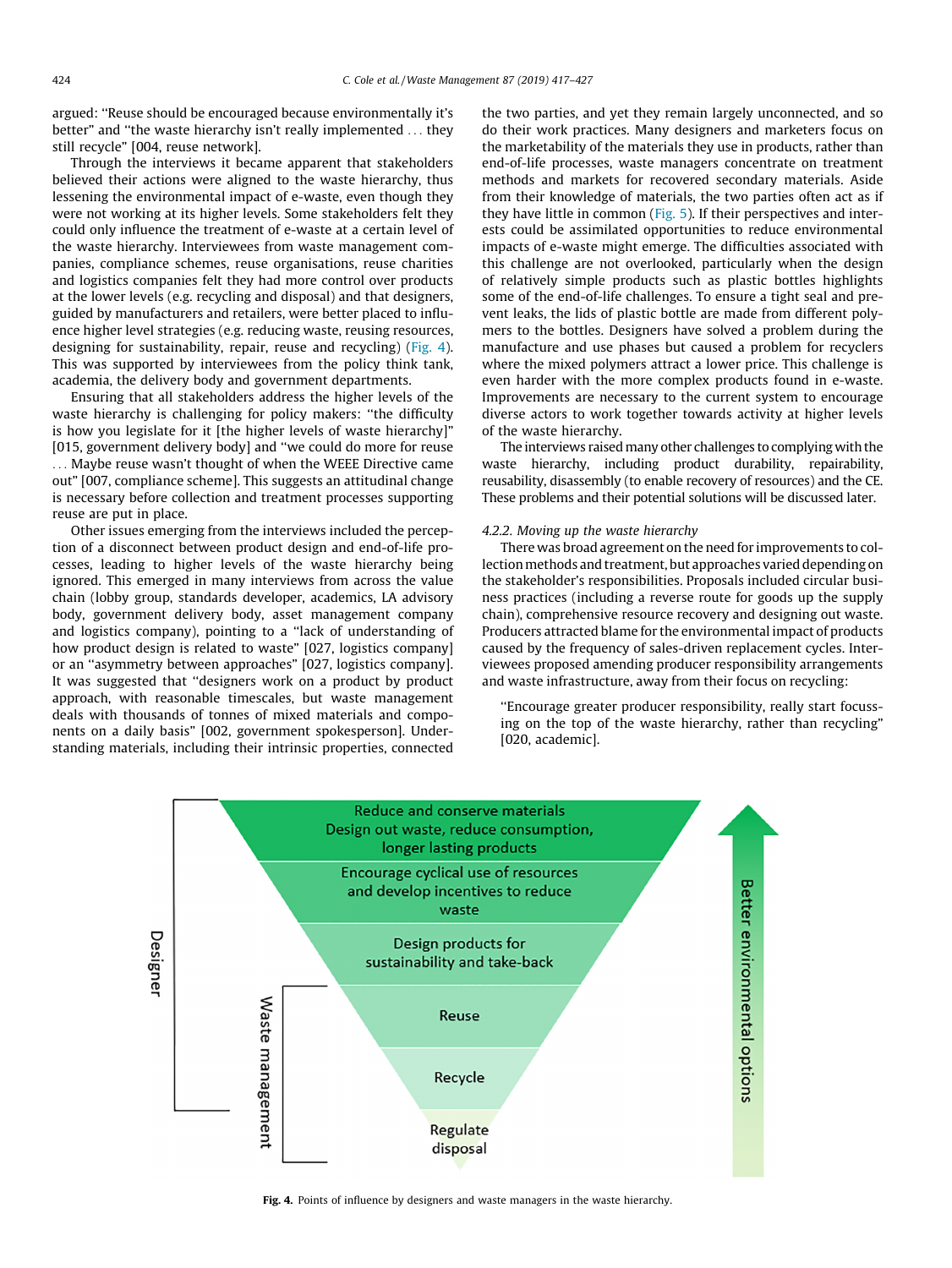<span id="page-8-0"></span>

Fig. 5. Knowledge of materials and their properties linking design and waste management.

The complex nature of the e-waste problem was recognised, with potential implications for producer responsibility, product design, finance and infrastructure. One suggestion was taking a service-based approach, with ownership of goods retained by manufacturers, and consumers charged for services provided by those goods. Service providers would want reliable equipment, encouraging the development of more durable, easily repairable goods, thereby slowing replacement cycles. An interviewee explained this:

''The WEEE Directive just encourages a certain percentage of electronic goods to come back. It doesn't really encourage a shift from sales to service ... if we really want to see things changing and getting better, we have to move to a service-based economy" [022, reuse retailer].

Additionally, some producers recognise the importance of recovering resources from their products, aware that the components and materials they contain retain value and can be reused:

''A lot of producers now seem to want their own stuff back. They want to control it and that's better from a circular point of view" [016, think tank, UK].

Prompted by concerns around resource security and potential material shortages, some manufacturers are starting to develop recovery strategies for their products because they know what they contain; these include part-exchange systems and financial incentives for owners to return unwanted items to them.

The development of more durable and repairable products capable of being used, perhaps more intensively, in product-service systems would represent a move from the current 'take, make, dispose' linear economy towards a more sustainable, circular one. Many consumers are attracted to more sustainable products and, when aware of their existence, willing to use recovery schemes.

# 5. Discussion

This paper reports on various successes and challenges associated with the WEEE Directive including the implementation of separate collection and processing infrastructure for the treatment of WEEE. Previous studies show discarded EEE is generally destined for recycling due to unfavourable handling during collection ([Ongondo et al., 2011; WRAP, 2011c; Cole et al., 2017\)](#page-10-0) and the favourable cost of recycling in comparison to landfill and incineration [\(WRAP, 2018\)](#page-10-0). Additionally, many items of small WEEE remain in the residual waste stream ([WRAP, 2016; ZWS, 2017\)](#page-10-0) due to consumers being unaware of alternatives.

The research suggested alternative collection, possibly using reverse logistics associated with retail networks. This could enable

reuse of functioning items, maintaining products at higher value ([Green Alliance, 2015; IRP, 2018\)](#page-9-0) and working at higher levels of the waste hierarchy ([Williams, 2005](#page-10-0)).

Whilst reuse can bring about social, as well as environmental and economic benefits [\(CIWM, 2016; IRP, 2018\)](#page-9-0) working 'in silos' delivers short term solutions [\(Iacovidou et al., 2017a](#page-9-0)). Therefore, a holistic approach is suggested accounting for a whole life cycle from conception to end-of-life and beyond. Waste has been described as a failure in design [\(McDonough and Braungart,](#page-10-0) [2010](#page-10-0)) but the challenges of designing products to carry out their intended purpose without further negative impacts on the environment are acknowledged, as is the requirement of a logistical system to divert a well-designed product into the infrastructure that can process it correctly. For instance, [Baker-Brown \(2017\)](#page-9-0) cites the example of a keyboard designed to be dismantled for easy repair and reuse will still be shredded for recycling without a sufficient repair network in place.

# 6. Conclusions

This study investigated expert opinion on the end-of-life treatment of electrical and electronic equipment and the impact of the WEEE Directive through a series of semi-structured interviews. The paper extends discussion in this area of research beyond a narrow focus on recycling by considering the waste hierarchy within the context of a CE approach designed to reduce the amount of WEEE generated, improve resource recovery and treatment, and increase reuse and repair.

Recycling has, to date, been the primary treatment method for e-waste. This is problematic because it has neglected, to some extent, the potential to increase product longevity, repair and reuse. Ambition and innovation appear limited by current legislation, which may be used as a minimum standard, limiting activities at higher levels of the waste hierarchy. Solutions suggested in the interviews included moving to circular business models, improving existing collection, transportation and WEEE treatment infrastructure, and adopting sustainable design practices.

Waste management companies have been innovative in developing facilities to meet legislative requirements but largely depend on shredding technologies to capture easily recoverable materials in large quantities. They neglect the recovery of CRMs due to the unfavourable economic case caused by difficulties in their retrieval and the very small amounts in which they appear in products. However, recovery of CRMS would mitigate against future potential risks to security of supply, particularly with materials originating from areas of conflict.

The WEEE Directive aims to reduce the environmental impact of e-waste by ensuring separate collection and treatment. Our research provides evidence from a wide range of experts that it does not achieve the potential environmental benefits to be gained from movement up the waste hierarchy in the form of lower waste volumes, energy and materials consumption, and carbon emissions.

The Directive has led to an increase in recycling, which is preferable to incineration and landfill, but has done little to encourage repair, refurbishment and reuse. There is a need to strengthen it, or related legislation (such as the EcoDesign Directive), to encourage design for disassembly to enable goods to be separated into major materials for recycling more easily (i.e. without shredding) and improves the capture of CRMs.

Revising the Directive to address the period before a product is discarded more directly could contribute to waste prevention through increased product durability and product life extension. There is potential to introduce preparation for reuse targets, such as those recently introduced in Spain. It could encourage the use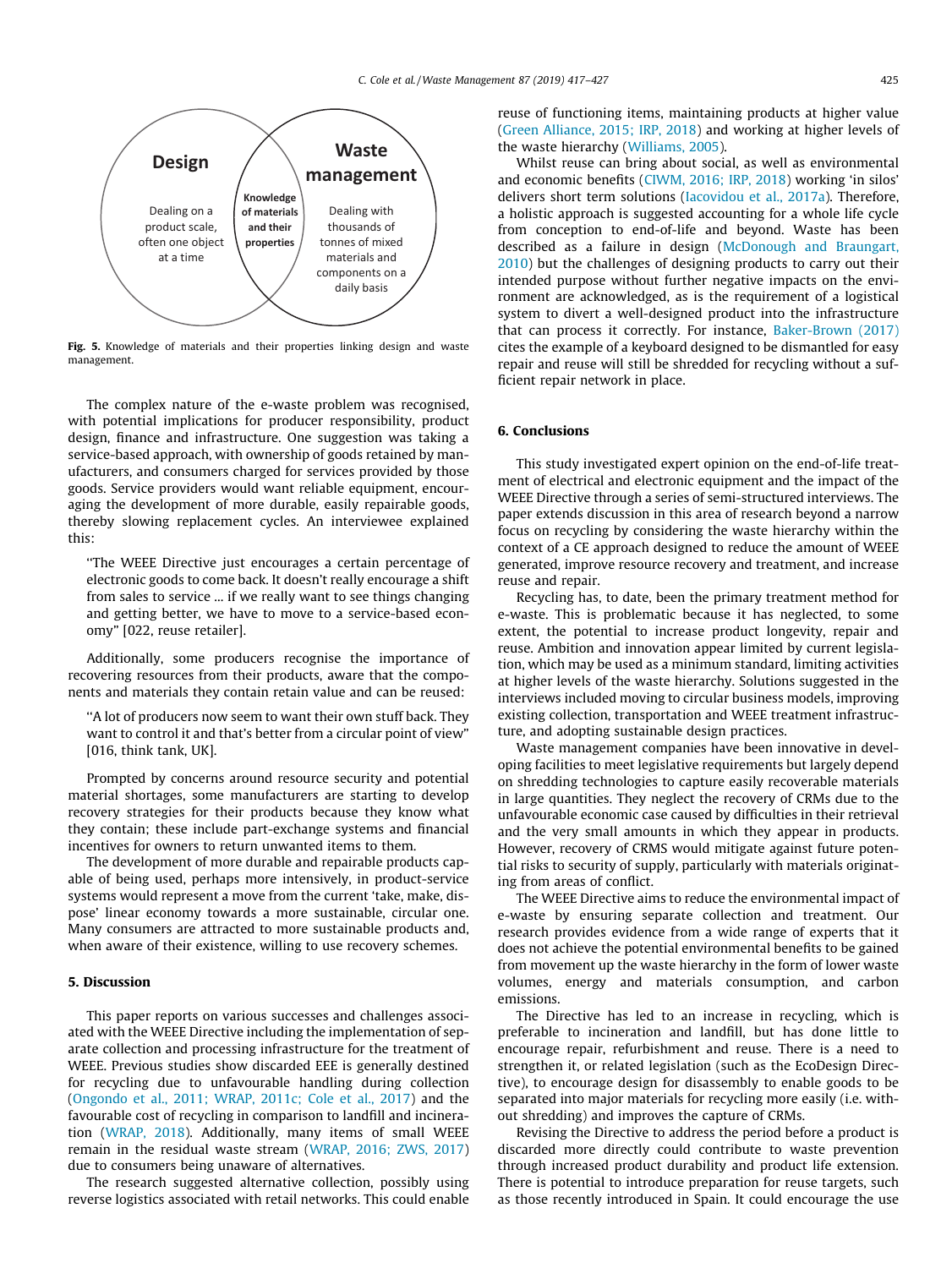<span id="page-9-0"></span>of recycled content in new EEE: currently, commodity trading market prices of virgin and recycled materials influence their content within new products.

The quantity of e-waste is increasing globally as new applications for electrical and electronic components are introduced in a growing number of goods such as e-textiles and smart products associated with the 'internet of things'. The diminishing supply of finite resources necessitates improved strategies to increase reuse, maximise the return of EEE, and improve component and material recovery. This requires interventions, including new infrastructure, to facilitate a systemic change such that products remain in use for optimum lifetimes and recovery and recycling are adequately supported at the end of their lives.

There will always be a concern with legislation that it will lock companies into a minimum standard and that this will prevent innovation. Legislation is necessary, but will not suffice. Society also needs to be more ambitious and set out on a pathway that recognises the importance of the environment and aims well above the minimum, increasing product lifetimes, prioritising reuse ahead of recycling and enhancing recycling systems to maximise resource recovery.

## Acknowledgements

Dr Christine Cole was primary author of this work with Dr Alex Gnanapragasam, Prof Tim Cooper and Dr Jagdeep Singh as supporting authors. This work was supported by the United Kingdom's Engineering and Physical Sciences Research Council (EPSRC) [grant number EP/N022645/1], as part of the work undertaken by Centre for Industrial Energy, Materials and Products (CIE-MAP) at Nottingham Trent University where the project was managed by Prof Tim Cooper. Dr Jagdeep Singh acknowledges the financial support of Urban Reconomy by Formas 211-2014-1440.

## References

- [Alexander, C., Smaje, C., 2008. Evaluating third sector reuse organisations in the UK:](http://refhub.elsevier.com/S0956-053X(19)30068-6/h0005) [case-studies and analysis of furniture reuse schemes. Resour. Conserv. Recycl.](http://refhub.elsevier.com/S0956-053X(19)30068-6/h0005) [52 \(5\), 719–730](http://refhub.elsevier.com/S0956-053X(19)30068-6/h0005).
- [Allwood, J.M., Cullen, J.M., Carruth, M.A., Cooper, D.R., McBrien, M., Milford, R.L.,](http://refhub.elsevier.com/S0956-053X(19)30068-6/h0010) [Moynihan, M.C., Patel, A.C., 2012. Sustainable Materials: With Both Eyes Open.](http://refhub.elsevier.com/S0956-053X(19)30068-6/h0010) [UIT Cambridge, Cambridge](http://refhub.elsevier.com/S0956-053X(19)30068-6/h0010).
- [Baker-Brown, D., 2017. The Re-Use Atlas: A Designer's Guide Towards a Circular](http://refhub.elsevier.com/S0956-053X(19)30068-6/h0015) [Economy. Riba Publishing](http://refhub.elsevier.com/S0956-053X(19)30068-6/h0015).
- [Balde, C.P., Wang, F., Kuehr, R., Huisman, J., 2014. The Global e-Waste Monitor –](http://refhub.elsevier.com/S0956-053X(19)30068-6/h0020) [2014. United Nations University, IAS-SCYCLE, Bonn, Germany.](http://refhub.elsevier.com/S0956-053X(19)30068-6/h0020)
- [Balde, C.P., Kuehr, R., Blumenthal, K., Fondeur Gill, S., Kern, M., Micheli, P.,](http://refhub.elsevier.com/S0956-053X(19)30068-6/h0025) [Magpantay, E., Huisman, J., 2015. E-waste Statistics: Guidelines on](http://refhub.elsevier.com/S0956-053X(19)30068-6/h0025) [Classifications, Reporting and Indicators. United Nations University, IAS-](http://refhub.elsevier.com/S0956-053X(19)30068-6/h0025)[SCYCLE, Bonn, Germany, p. 2015.](http://refhub.elsevier.com/S0956-053X(19)30068-6/h0025)
- [Binnemans, K., Jones, P.T., Blanpain, B., Van Gerven, T., Yang, Y., Walton, A., Buchert,](http://refhub.elsevier.com/S0956-053X(19)30068-6/h0030) [M., 2013. Recycling of rare earths: a critical review. J. Cleaner Prod. 51, 1–22.](http://refhub.elsevier.com/S0956-053X(19)30068-6/h0030)
- [Blengini, G.A., Nuss, P., Dewulf, J., Nita, V., Peirò, L.T., Vidal-Legaz, B., Latunussa, C.,](http://refhub.elsevier.com/S0956-053X(19)30068-6/h0035) [Mancini, L., Blagoeva, D., Pennington, D., Pellegrini, M., 2017. EU methodology](http://refhub.elsevier.com/S0956-053X(19)30068-6/h0035) [for critical raw materials assessment: policy needs and proposed solutions for](http://refhub.elsevier.com/S0956-053X(19)30068-6/h0035) [incremental improvements. Resour. Policy 53, 12–19.](http://refhub.elsevier.com/S0956-053X(19)30068-6/h0035)
- [Bryman, A., 2012. Social research methods. Oxford University Press, Oxford](http://refhub.elsevier.com/S0956-053X(19)30068-6/h0040).
- [Bulkeley, H., Gregson, N., 2009. Crossing the threshold: municipal waste policy and](http://refhub.elsevier.com/S0956-053X(19)30068-6/h0045) [household waste generation. Environ. Plann. A 41, 929–945](http://refhub.elsevier.com/S0956-053X(19)30068-6/h0045).
- CIWM, 2016. Reuse in the UK and Ireland a 'State of the Nations' report for the Chartered Institution of Wastes Management, CIWM, Northampton. [online] available from [<http://www.ciwm-journal.co.uk/downloads/Reuse-in-the-UK](http://www.ciwm-journal.co.uk/downloads/Reuse-in-the-UK-and-Ireland-WEB.pdf)[and-Ireland-WEB.pdf>](http://www.ciwm-journal.co.uk/downloads/Reuse-in-the-UK-and-Ireland-WEB.pdf) accessed 30/7/17.
- [Calcott, P., Walls, M., 2005. Waste, recycling, and ''Design for Environment": roles](http://refhub.elsevier.com/S0956-053X(19)30068-6/h0055) [for markets and policy instruments. Resour. Energy Econ. 27 \(4\), 287–305](http://refhub.elsevier.com/S0956-053X(19)30068-6/h0055).
- [Castellani, V., Sala, S., Mirabella, N., 2015. Beyond the throwaway society: a life](http://refhub.elsevier.com/S0956-053X(19)30068-6/h0060) [cycle-based assessment of the environmental benefit of reuse. Integr. Environ.](http://refhub.elsevier.com/S0956-053X(19)30068-6/h0060) [Assess. Manage. 11 \(3\), 373–382](http://refhub.elsevier.com/S0956-053X(19)30068-6/h0060).
- [CHEM Trust, 2017. No Brainer: The Impact of Chemicals on Children's Brain](http://refhub.elsevier.com/S0956-053X(19)30068-6/h0065) [Development: A Cause for Concern and a Need for Action. CHEM Trust, London](http://refhub.elsevier.com/S0956-053X(19)30068-6/h0065).
- CIWM, 2016. Reuse in the UK and Ireland a 'State of the Nations' report for the Chartered Institution of Wastes Management, CIWM, Northampton. [online]

Available at <[https://www.ciwm-journal.co.uk/downloads/Reuse-in-the-UK](https://www.ciwm-journal.co.uk/downloads/Reuse-in-the-UK-and-Ireland-WEB.pdf)[and-Ireland-WEB.pdf>](https://www.ciwm-journal.co.uk/downloads/Reuse-in-the-UK-and-Ireland-WEB.pdf) accessed 17/12/2018.

- Climate Change Act, 2008. London, HMSO. [online] available from <[http://www.](http://www.legislation.gov.uk/ukpga/2008/27/contents) [legislation.gov.uk/ukpga/2008/27/contents>](http://www.legislation.gov.uk/ukpga/2008/27/contents) accessed 27/7/17.
- [Cole, C., Osmani, M., Quddus, M., Wheatley, A., Kay, K., 2014. Towards a zero waste](http://refhub.elsevier.com/S0956-053X(19)30068-6/h0080) [strategy for an English local authority. Resour. Conserv. Recycl. 89, 64–75](http://refhub.elsevier.com/S0956-053X(19)30068-6/h0080).
- Cole, C., Cooper, T., Gnanapragasam, A., 2016. Extending product lifetimes through WEEE reuse and repair: opportunities and challenges in the UK. In: Electronics Goes Green 2016+ Conference, Berlin, Germany, 7–9 September 2016.
- [Cole, C., Gnanapragasam, A., Cooper, T., 2017. Towards a circular economy:](http://refhub.elsevier.com/S0956-053X(19)30068-6/h0090) [exploring routes to reuse for discarded electrical and electronic equipment.](http://refhub.elsevier.com/S0956-053X(19)30068-6/h0090) [Procedia CIRP 61, 155–160. ISSN 2212–8271](http://refhub.elsevier.com/S0956-053X(19)30068-6/h0090).
- [Cools, P., Oosterlynck, S., 2016. The Furniture Reuse Network, ImPRovE Case Study](http://refhub.elsevier.com/S0956-053X(19)30068-6/h0095) [No. 11/19. Herman Deleeck Centre for Social Policy – University of Antwerp,](http://refhub.elsevier.com/S0956-053X(19)30068-6/h0095) [Antwerp.](http://refhub.elsevier.com/S0956-053X(19)30068-6/h0095)
- [Cooper, T. \(Ed.\), 2010. Longer Lasting Products: Alternatives to the Throwaway](http://refhub.elsevier.com/S0956-053X(19)30068-6/h0100) [Society. Gower, Farnham](http://refhub.elsevier.com/S0956-053X(19)30068-6/h0100).
- [Cucchiella, F., D'Adamo, I., Koh, S.L., Rosa, P., 2015. Recycling of WEEEs: an economic](http://refhub.elsevier.com/S0956-053X(19)30068-6/h0105) [assessment of present and future e-waste streams. Renew. Sustain. Energy Rev.](http://refhub.elsevier.com/S0956-053X(19)30068-6/h0105) [51, 263–272.](http://refhub.elsevier.com/S0956-053X(19)30068-6/h0105)
- [Dalrymple, I., Wright, N., Kellner, R., Bains, N., Geraghty, K., Goosey, M., Lightfoot, L.,](http://refhub.elsevier.com/S0956-053X(19)30068-6/h0110) [2007. An integrated approach to electronic waste \(WEEE\) recycling. Circuit](http://refhub.elsevier.com/S0956-053X(19)30068-6/h0110) [World 33 \(2\), 52–58.](http://refhub.elsevier.com/S0956-053X(19)30068-6/h0110)
- [Devoldere, T., Willems, B., Duflou, J.R., Dewulf, W., 2009. The eco-efficiency of reuse](http://refhub.elsevier.com/S0956-053X(19)30068-6/h0115) [centres critically explored–the washing machine case. Int. J. Sustain. Manuf. 1](http://refhub.elsevier.com/S0956-053X(19)30068-6/h0115) [\(3\), 265–285.](http://refhub.elsevier.com/S0956-053X(19)30068-6/h0115)
- [DiCicco-Bloom, B., Crabtree, B.F., 2006. The qualitative research interview. Med.](http://refhub.elsevier.com/S0956-053X(19)30068-6/h0120) [Educ. 40 \(4\), 314–321.](http://refhub.elsevier.com/S0956-053X(19)30068-6/h0120)
- [Dixon-Woods, M., Cavers, D., Agarwal, S., Annandale, E., Arthur, A., Harvey, J., Hsu,](http://refhub.elsevier.com/S0956-053X(19)30068-6/h0125) [R., Katbamna, S., Olsen, R., Smith, L., Riley, R., 2006. Conducting a critical](http://refhub.elsevier.com/S0956-053X(19)30068-6/h0125) [interpretive synthesis of the literature on access to healthcare by vulnerable](http://refhub.elsevier.com/S0956-053X(19)30068-6/h0125) [groups. BMC Med. Res. Method. 6 \(1\), 35](http://refhub.elsevier.com/S0956-053X(19)30068-6/h0125).
- European Commission, 2009. Study on the selection of waste streams for the endof-waste assessment. European Commission Joint Research Centre,<br>Luxembourg. [online] available from <http://susproc.jrc.ec.europa. shttp://susproc.jrc.ec.europa. [eu/documents/SelectionofwastestreamsforEoW-FinalReport13\\_02\\_2009.pdf>](http://susproc.jrc.ec.europa.eu/documents/SelectionofwastestreamsforEoW-FinalReport13_02_2009.pdf) accessed 30/7/17.
- European Commission, 2015. Closing the loop An EU action plan for the circular economy: COM/2015/0614 final. [online] available from [<http://eur-lex.europa.](http://eur-lex.europa.eu/resource.html?uri=cellar:8a8ef5e8-99a0-11e5-b3b7-01aa75ed71a1.0012.02/DOC_1%26format=PDF) [eu/resource.html?uri=cellar:8a8ef5e8-99a0-11e5-b3b7-01aa75ed71a1.0012.](http://eur-lex.europa.eu/resource.html?uri=cellar:8a8ef5e8-99a0-11e5-b3b7-01aa75ed71a1.0012.02/DOC_1%26format=PDF) [02/DOC\\_1&format=PDF](http://eur-lex.europa.eu/resource.html?uri=cellar:8a8ef5e8-99a0-11e5-b3b7-01aa75ed71a1.0012.02/DOC_1%26format=PDF)> accessed 14/8/17.
- [European Innovation Partnership \(EIP\), 2016. Raw Materials Scorecard. Publications](http://refhub.elsevier.com/S0956-053X(19)30068-6/h0140) [Office of the European Union, Luxembourg.](http://refhub.elsevier.com/S0956-053X(19)30068-6/h0140)
- European Union, 2008. Revised Waste Framework Directive, 2008/98/EC [online] Available at <[http://ec.europa.eu/environment/waste/framework/>](http://ec.europa.eu/environment/waste/framework/) accessed 28/7/17.
- Furniture Reuse Network, 2006. Bulky basics; a guide to partnerships, policies and procedures to maximise reuse from bulky household waste. Furniture Reuse Network, Bristol. [online] available from [<http://www.frn.org.uk/documents/](http://www.frn.org.uk/documents/FRN-BB2006comp.pdf) [FRN-BB2006comp.pdf>](http://www.frn.org.uk/documents/FRN-BB2006comp.pdf) accessed 30/7/17.
- [Galletta, A., 2001. Mastering the Semi-Structured Interview and Beyond. New York](http://refhub.elsevier.com/S0956-053X(19)30068-6/h0155) [University Press, New York](http://refhub.elsevier.com/S0956-053X(19)30068-6/h0155).
- [Gereffi, G., Humphrey, J., Sturgeon, T., 2005. The governance of global value chains.](http://refhub.elsevier.com/S0956-053X(19)30068-6/h0160) [Rev. Int. Polit. Econ. 12 \(1\), 78–104.](http://refhub.elsevier.com/S0956-053X(19)30068-6/h0160)
- [Gharfalkar, M., Court, R., Campbell, C., Ali, Z., Hillier, G., 2015. Analysis of waste](http://refhub.elsevier.com/S0956-053X(19)30068-6/h0165) [hierarchy in the European waste directive 2008/98/EC. Waste Manage. 39, 305–](http://refhub.elsevier.com/S0956-053X(19)30068-6/h0165) [313](http://refhub.elsevier.com/S0956-053X(19)30068-6/h0165).
- Green Alliance, 2015. A circular economy for smart devices Opportunities in the US, UK and India. Green Alliance, London [online] Available at [<https://www.green](https://www.green-alliance.org.uk/resources/A%20circular%20economy%20for%20smart%20devices.pdf)[alliance.org.uk/resources/A%20circular%20economy%20for%20smart%](https://www.green-alliance.org.uk/resources/A%20circular%20economy%20for%20smart%20devices.pdf) [20devices.pdf](https://www.green-alliance.org.uk/resources/A%20circular%20economy%20for%20smart%20devices.pdf)> accessed 2/11/2018.
- [Gregson, N., Crang, M., Laws, J., Fleetwood, T., Holmes, H., 2013. Moving up the](http://refhub.elsevier.com/S0956-053X(19)30068-6/h0175) [waste hierarchy: car boot sales, reuse exchange and the challenges of consumer](http://refhub.elsevier.com/S0956-053X(19)30068-6/h0175) [culture to waste prevention. Resour. Conserv. Recycl. 77, 97–107](http://refhub.elsevier.com/S0956-053X(19)30068-6/h0175).
- [Haas, W., Krausmann, F., Wiedenhofer, D., Heinz, M., 2015. How circular is the](http://refhub.elsevier.com/S0956-053X(19)30068-6/h0180) [global economy? An assessment of material flows, waste production, and](http://refhub.elsevier.com/S0956-053X(19)30068-6/h0180) [Recycling in the European Union and the world in 2005. J. Ind. Ecol. 19, 765–](http://refhub.elsevier.com/S0956-053X(19)30068-6/h0180) [777](http://refhub.elsevier.com/S0956-053X(19)30068-6/h0180).
- [Hauschild, M.Z., Jeswiet, J., Alting, L., 2004. Design for environment—do we get the](http://refhub.elsevier.com/S0956-053X(19)30068-6/h0185) [focus right? CIRP Ann.-Manuf. Technol. 53 \(1\), 1–4.](http://refhub.elsevier.com/S0956-053X(19)30068-6/h0185)
- [IRP, 2018. Re-defining Value The Manufacturing Revolution. Remanufacturing,](http://refhub.elsevier.com/S0956-053X(19)30068-6/h0190) [Refurbishment, Repair and Direct Reuse in the Circular Economy: A Report of](http://refhub.elsevier.com/S0956-053X(19)30068-6/h0190) [the International Resource Panel. United Nations Environment Programme,](http://refhub.elsevier.com/S0956-053X(19)30068-6/h0190) [Nairobi, Kenya](http://refhub.elsevier.com/S0956-053X(19)30068-6/h0190).
- [Iacovidou, E., Velis, C.A., Purnell, P., Zwirner, O., Brown, A., Hahladakis, J., Millward-](http://refhub.elsevier.com/S0956-053X(19)30068-6/h0195)[Hopkins, J., Williams, P.T., 2017a. Metrics for optimising the multi-dimensional](http://refhub.elsevier.com/S0956-053X(19)30068-6/h0195) [value of resources recovered from waste in a circular economy: a critical](http://refhub.elsevier.com/S0956-053X(19)30068-6/h0195) [review. J. Cleaner Prod. 166, 910–938.](http://refhub.elsevier.com/S0956-053X(19)30068-6/h0195)
- [Iacovidou, E., Millward-Hopkins, J., Busch, J., Purnell, P., Velis, C.A., Hahladakis, J.N.,](http://refhub.elsevier.com/S0956-053X(19)30068-6/h0200) [Zwirner, O., Brown, A., 2017b. A pathway to circular economy: Developing a](http://refhub.elsevier.com/S0956-053X(19)30068-6/h0200) [conceptual framework for complex value assessment of resources recovered](http://refhub.elsevier.com/S0956-053X(19)30068-6/h0200) [from waste. J. Cleaner Prod. 168, 1279–1288.](http://refhub.elsevier.com/S0956-053X(19)30068-6/h0200)
- [Irvine, A., Drew, P., Sainsbury, R., 2013. 'Am I not answering your questions](http://refhub.elsevier.com/S0956-053X(19)30068-6/h0205) [properly?' Clarification, adequacy and responsiveness in semi-structured](http://refhub.elsevier.com/S0956-053X(19)30068-6/h0205) [telephone and face-to-face interviews. Qualitative Research 13 \(1\), 87–106](http://refhub.elsevier.com/S0956-053X(19)30068-6/h0205).